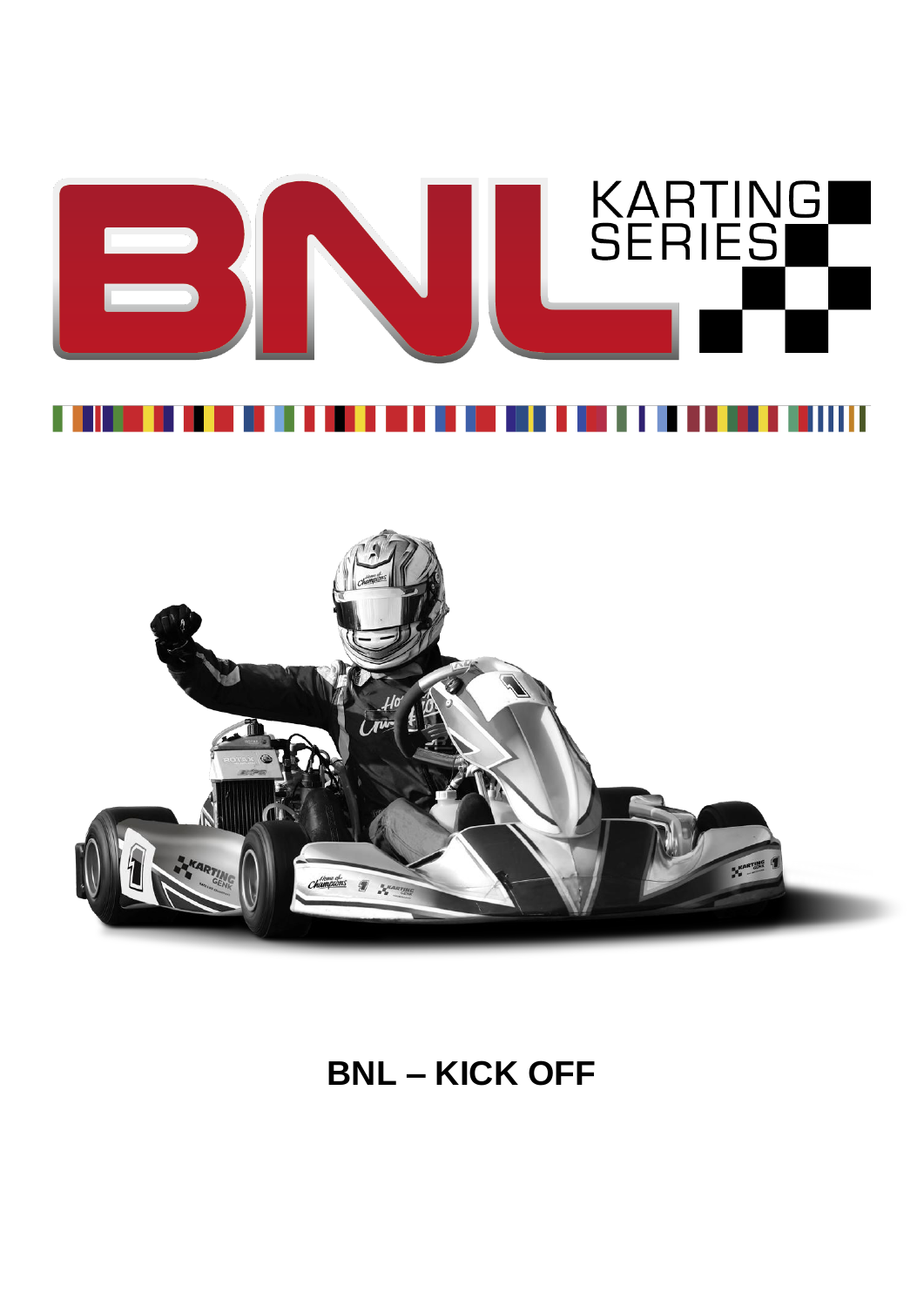

# **1. INFORMATION / DATE / ENTRY / FREE PRACTICE**

# **1.1 Organization Office**

Limburg Karting Damstraat 1 B-3600 GENK **Belgium** Tel.: +32-475-272589 Mail: [info@bnlkartingseries.com](mailto:info@bnlkartingseries.com) Web: [http://www.bnlkartingseries.com](http://www.bnlkartingseries.com/)

# **1.2 Event**

The BNL Karting Series – BNL Kick-Off event is stand-alone-event sanctioned by the Belgian ASN, the Royal Automobile Club of Belgium, and will take place on 19<sup>th</sup> and 20<sup>th</sup> of March 2022.

#### **1.3 Entries / Subscriptions**

1.3.1 Entry for BNL Karting Series – BNL Kick-Off must be made online: [http://www.rotax-ems.com/g](http://www.rotax-ems.com/)ft Driver participant list: <http://www.rotax-ems.com/gft/entrylist>

A copy of the race license of the driver and a copy of the entrant license is mandatory to upload during the registration process. Race licenses which are suspended are not valid.

1.3.2 Entry open and closing date for the event: Entry opens: 01-01-2022 Entry closes : Tuesday before the Event

1.3.3 Entrant's applications Applicants must hold a valid Entrants' Licenses and the necessary authorizations (visa) issued by their ASN's.

1.3.4 Drivers are allowed to enter in maximum two classes/categories.

#### **1.4 Entry fee**

1.4.1 Entry fee for Rotax-Mini, Rotax-Junior, Rotax-Senior, Rotax-DD2 and Rotax DD2-Master is € 275,-

1.4.2 Entry fee for Rotax-Micro is € 215,-

#### **1.5 Payments**

Entries are only accepted once full payment has been received on the following bank account:

Name: **Limburg Karting vzw** IBAN: **BE07 4579 0650 0166** BIC: **KREDBEBB** Bank: **KBC**

1.5.1 Should the driver fail to attend to the event there will be no refund of the entry fee.

1.5.2 Should the driver fail to attend in case of force majeur (sick, school), decided at the discretion of the Stewards, there will be a refund of the entry fee minus 15%. The force majeur must be explained in a written document prior to the Event.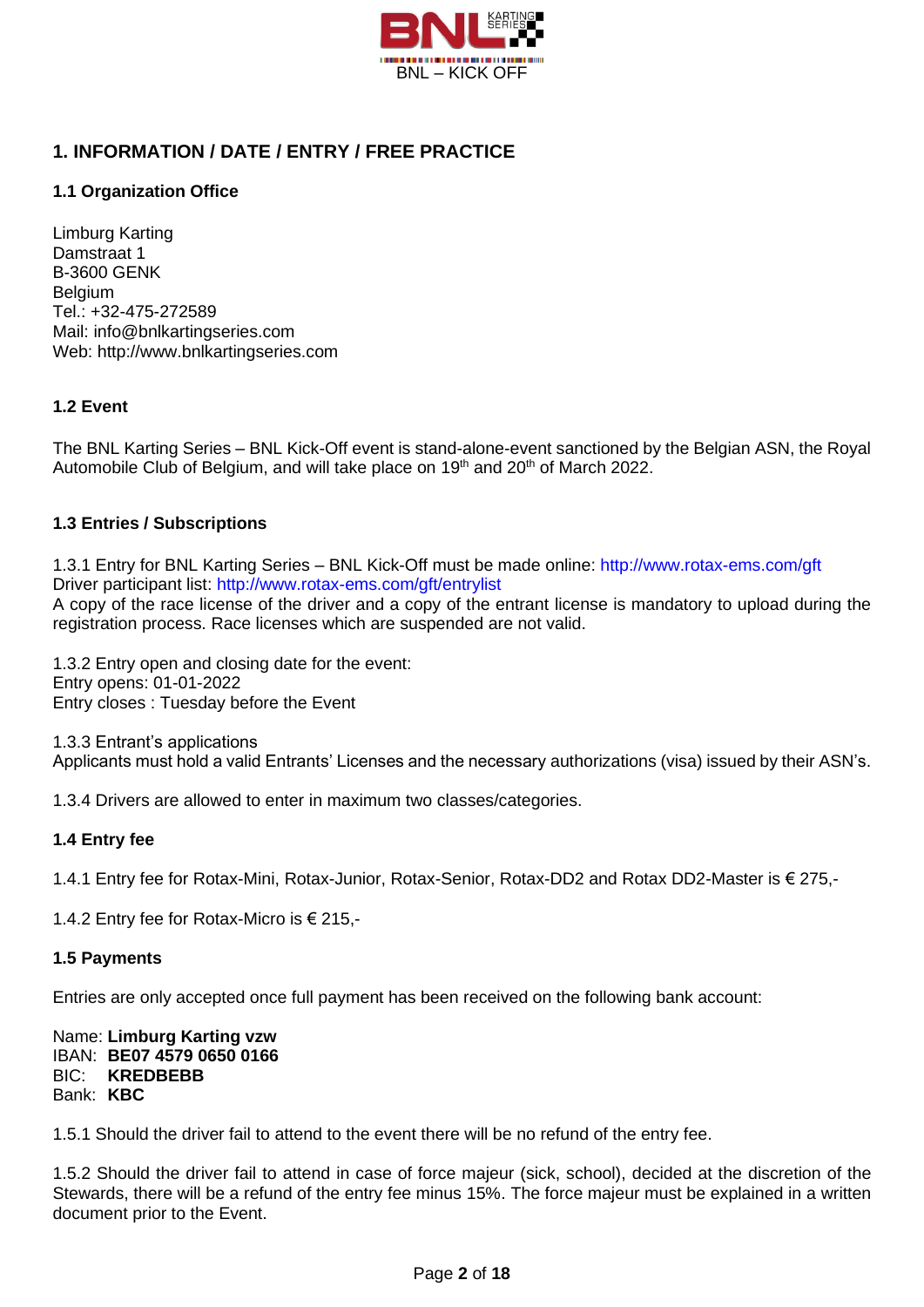

1.5.3 In case the event must be cancelled due government decisions there will be a 100% refund.

1.5.4 Extra administration fee for late entry (after Tuesday before the Event) € 100,- (if entry is accepted).

#### **1.6 Free Practices**

1.6.1 On Friday before the event there will be free practice sessions which will be organized by the track owner and organizer. These sessions are not mandatory. Practices according time table.

Day tickets must be purchased through: <https://www.apex-timing.com/gokarts/ticketing.php?center=264&language=en>

After lunch break (see Timing) it is mandatory to drive with scanned tires. It is mandatory to scan one set of tires after registration has been completed (non-parc fermé tires). A maximum of 2 front and 2 rear tires can be used. Drivers which show up in a session with non-scanned tires are not allowed to take part in the session. The amount of sets of rain tires for the practice sessions on Friday is free and will not be scanned.

1.6.2. Contact the tracks for more possibilities for testing prior to the event.

Karting Genk: Home of Champions: <https://www.apex-timing.com/gokarts/calendar.php?center=122&tracks=10&track=10>

# **2. CLASSES / LICENSES**

# **2.1 Rotax Max Micro**

Maximum of 36 entries/drivers

License: National Karting License or higher issued by an ASN affiliated to the FIA + permission to drive abroad from the ASN of the country where the license is issued.

Age: 7-11 years, a driver must be 7 years old when the license is issued. Weight\* : 105 kg

#### **2.2 Rotax Max Mini**

Maximum of 36 entries/drivers

License: National Karting License or higher issued by an ASN affiliated to the FIA + permission to drive abroad from the ASN of the country where the license is issued.

Age: 10-13 years, a driver has to have his / hers  $10<sup>th</sup>$  birthday during the calendar year when the license is issued.

Weight\* : 115 kg

#### **2.3 Rotax Max Juniors**

Maximum of 36 entries/drivers. Possibility to 72.

License: National Karting License or higher issued by an ASN affiliated to the FIA + permission to drive abroad from the ASN of the country where the license is issued.

Age: 12-15 years, a driver has to have his / hers  $12<sup>th</sup>$  birthday during the calendar year when the license is issued.

Weight\* : 145 kg

#### **2.4 Rotax Max Seniors**

Maximum of 36 entries/drivers. Possibility to 72.

License: National Karting License or higher issued by an ASN affiliated to the FIA + permission to drive abroad from the ASN of the country where the license is issued.

Age: from 14 years, a driver has to have his / hers  $14<sup>th</sup>$  birthday during the calendar year when the license is issued.

Weight\*: 162 kg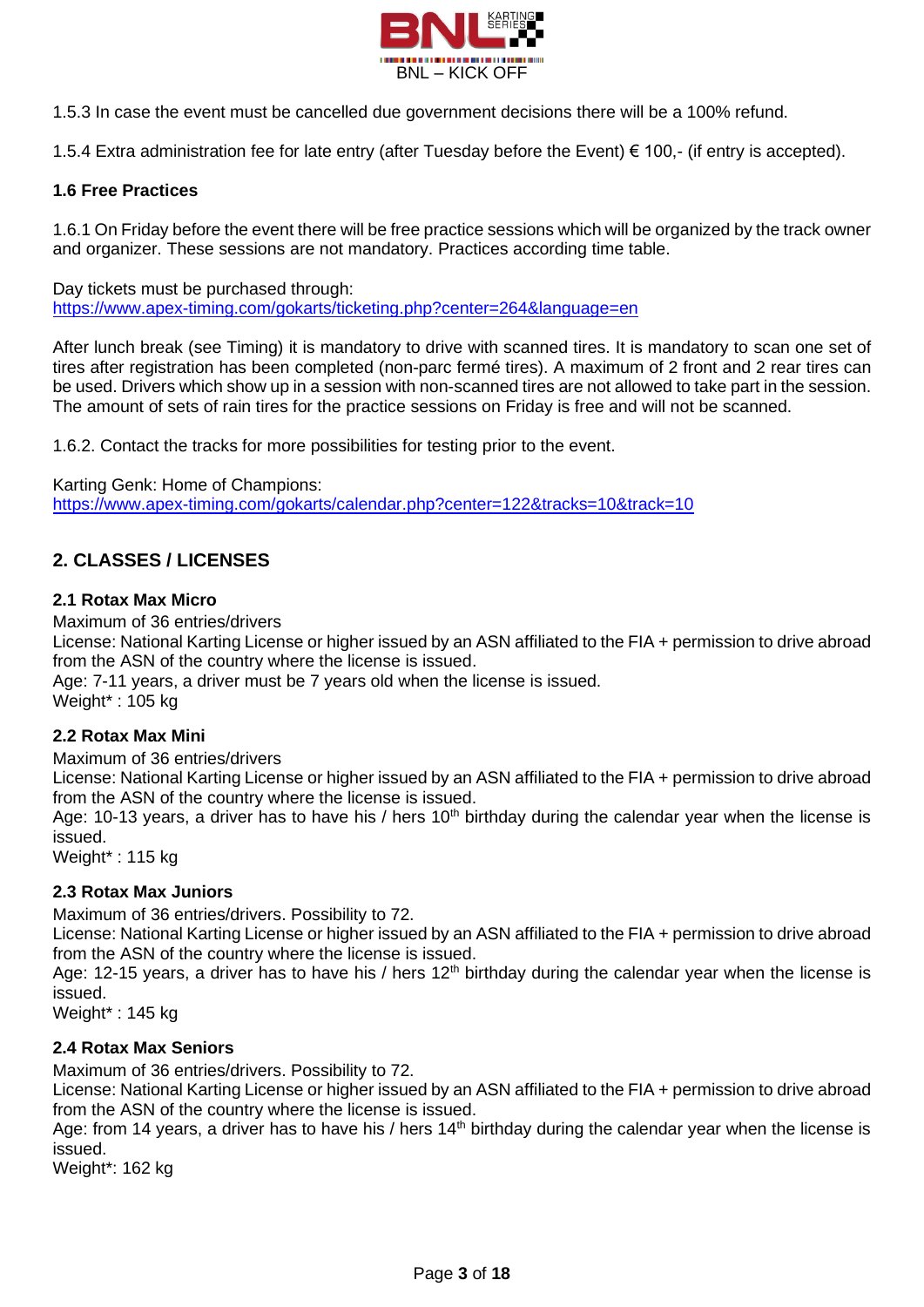

# **2.5 Rotax Max DD2**

Maximum of 36 entries/drivers

License: National Karting License or higher issued by an ASN affiliated to the permission to drive abroad from the ASN of the country where the license is issued.

Age: from 15 years, a driver has to have his / hers  $15<sup>th</sup>$  birthday during the calendar year when the license is issued.

Weight\* : 175 kg

#### **2.6 Rotax Max DD2-Masters**

Maximum of 36 entries/drivers

License: National Karting License or higher issued by an ASN affiliated to the FIA permission to drive abroad from the ASN of the country where the license is issued.

Age: from 32 years, a driver has to have his / hers 32<sup>nd</sup> birthday during the calendar year when the license is issued.

Weight\* : 175 kg

The organizer/promoter has the right to combine the classes DD2 and DD2-Masters, if the amount of entries in the class DD2 and DD2-Masters is under 36 competitors.

\*Weight : Minimum weight. Complete chassis + driver + race gear.

The organization has the right to grant a participant/driver dispensation. This dispensation must be submitted to the organizer in writing.

#### **2.7 Mandatory Entrant License**

In order to participate in this event, applicants must hold a valid National Entrant Licenses and the necessary authorizations (visas) issued by their ASNs affiliated to the FIA, valid for Karting and for the current year, Entrant's licenses may not be delivered to persons who are minor and/or do not have full legal capacity.

# **3 POINTS, PRIZES AND AWARDS**

#### **3.1 Event result**

3.1.1

- In case there are 36 drivers or less in the category, the event will have a Pre Final and a Final.
- In case of more than 36 drivers in the category, the event will have Qualifying Heats with Ranking after Heats, a **potential Second Chance Heat**, one Pre-final and one Final.
- The official result of the Final will count for the weekend ranking, see points table below.

| Position        |    | $\sim$<br>- | $\sim$<br>ت | 4  | -<br>∽<br>ັ | 6  | - | 8 | 9 | 10 | $\overline{A}$ | 12 | 13          | 14          | 15 |
|-----------------|----|-------------|-------------|----|-------------|----|---|---|---|----|----------------|----|-------------|-------------|----|
| Points<br>Final | 25 | 20          | 16          | 13 | 4.4         | 10 | 9 | 8 | - | 6  | -<br>∽<br>◡    |    | $\sim$<br>ບ | $\sim$<br>_ |    |

3.1.2 Drivers that are present in the pre-grid will get points, drivers who are disqualified of a final will get no points.

3.1.3 Trophies in all classes for the first 3 (Micro & Mini first 5) placed drivers of the weekend results.

# **4 EQUIPEMENT**

#### **4.1 Amount of equipment**

For all classes:

- 1 sealed chassis
- 2 sealed engines
- 1 sets of slick race tires (parc-ferme, voucher system),
- 1 set of **NEW** rain race tires : own contribution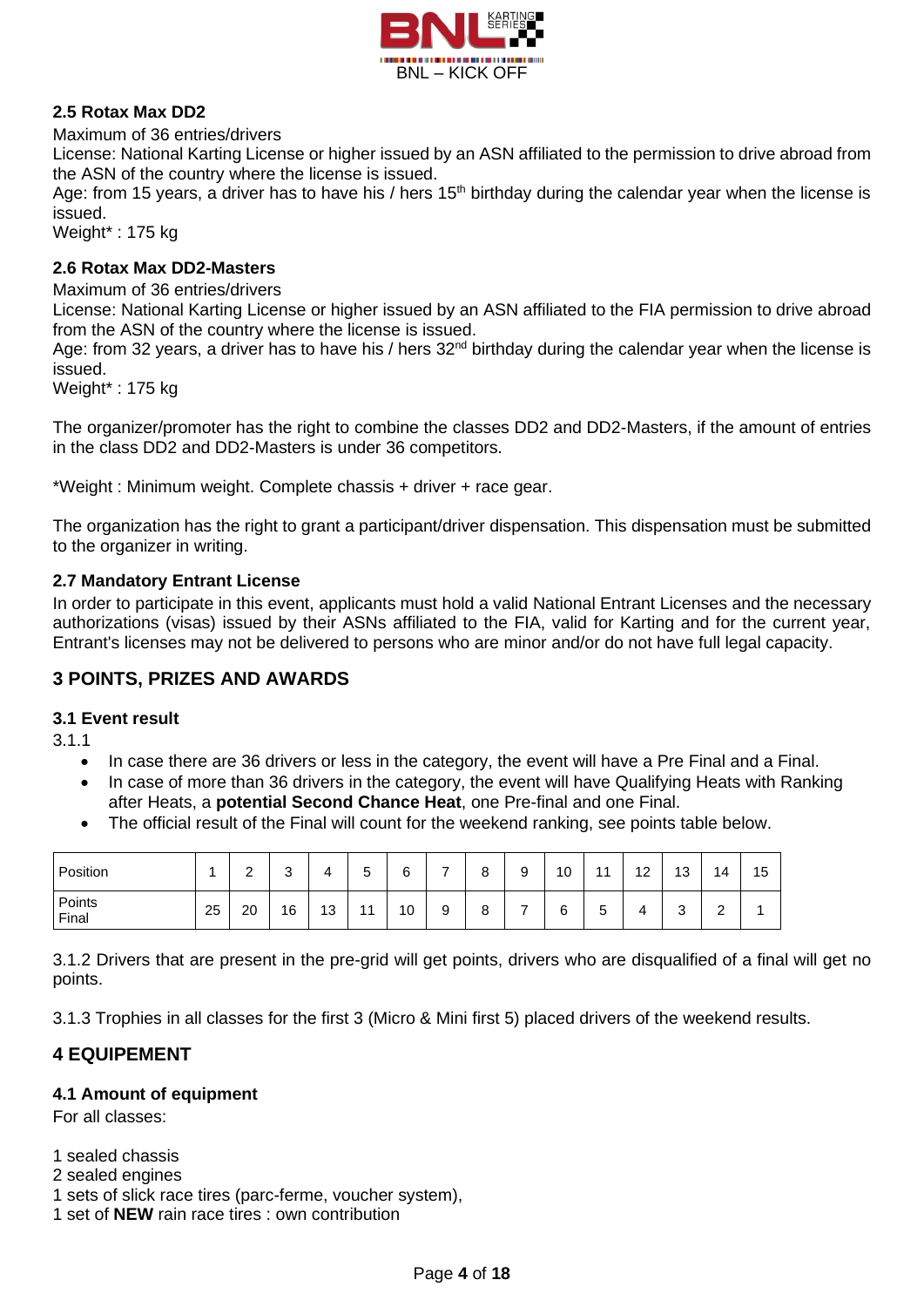

#### **4.2 Tires**

#### **For all classes: during technical scrutineering one set of new rain tires must be scanned!**

#### **Rotax Max Micro**

Dry Mojo C2 CIK front 4.0 / 10.0 – 5 rear 5.0 / 11.0 – 5 Wet Mojo CW CIK front 3.6 / 10.0 – 5 rear 4.5 / 11.0 - 5

#### **Rotax Max Mini**

Dry Mojo C2 CIK front 4.0 / 10.0 – 5 rear 5.0 / 11.0 – 5 Wet Mojo CW CIK front 3.6 / 10.0 – 5 rear 4.5 / 11.0 - 5

#### **Rotax Max Junior**

Dry Mojo D2XX CIK front 4.5 x 10.0 – 5 rear 7.1 x 11.0 – 5 Wet Mojo W5 CIK front 4.5 x 10.0 – 5 rear 6.0 x 11.0 – 5

#### **Rotax Max Senior**

Dry Mojo D5 CIK front 4.5 x 10.0 – 5 rear 7.1 x 11.0 – 5 Wet Mojo W5 CIK front 4.5 x 10.0 – 5 rear 6.0 x 11.0 – 5

#### **Rotax MAX DD2/Masters**

Dry Mojo D5 CIK 4.5 x 10.0 – 5 rear 7.1 x 11.0 – 5 Wet Mojo W5 CIK 4.5 x 10.0 – 5 rear 6.0 x 11.0 – 5

Strictly no modifications or tire treatment are allowed. All tires will be barcode scanned and will be checked before each session.

For the warm up on Saturday and Sunday, scanned tires can be used only.

Tires must be mounted according to the sense of rotation defined on the tire at all time. (art. 7.4)

Wet tires may only be used if the Clerk of the Course has declared Wet Race or Wet Practice.

#### **4.3 Fuel / Oil**

4.3.1 Only unleaded **fuel 98 octane** can be used. Checks will be done with a Digatron DT-47FT fuel tester which is calibrated in pure liquid cyclohexane. If the value (result) of the test is higher than +60 or lower is than -30, the driver will be disqualified from the session. If fuel is changed by the organization, the driver will receive from the designated fuel station, 98 octane fuel that is mixed with 2% XERAMIC XPS DYE 2-stroke oil.

4.3.2 All FIA Karting homologated 2-stroke oil can be used. We recommend XERAMIC XPS DYE 2-stroke oil. During any part of the event the fuel can be controlled and even changed with fuel of the organisation. The reference fuel station is :

ESSO Bruno Food corner, Steenweg 103, B – 3665, AS, +32 89 65 72 43

4.3.3 It is strictly forbidden to add any liquid and/or power-boosting chemicals in the petrol, other than CIK homologated 2-stroke oil. The brand and the type of oil should be filled out on the technical sheet.

4.3.4 At any time the volume of the fuel in the tank must be over or equal to 1,5 liter. The scrutineer has the right to change/replace any driver's fuel at any time. In this case the fuel will be replaced with the fuel of the petrol station which is published in these regulations. Petrol test if necessary with independent approved testing company will be charged at  $\epsilon$  4.500,- if the test is positive.

#### **4.4 Transponders**

4.4.1 Only My Laps transponders are allowed, TR2 Transponder, TR2 Direct Power, TranX2 Karting Transponder, TranX3 Karting Transponder and X2 Karting Transponder.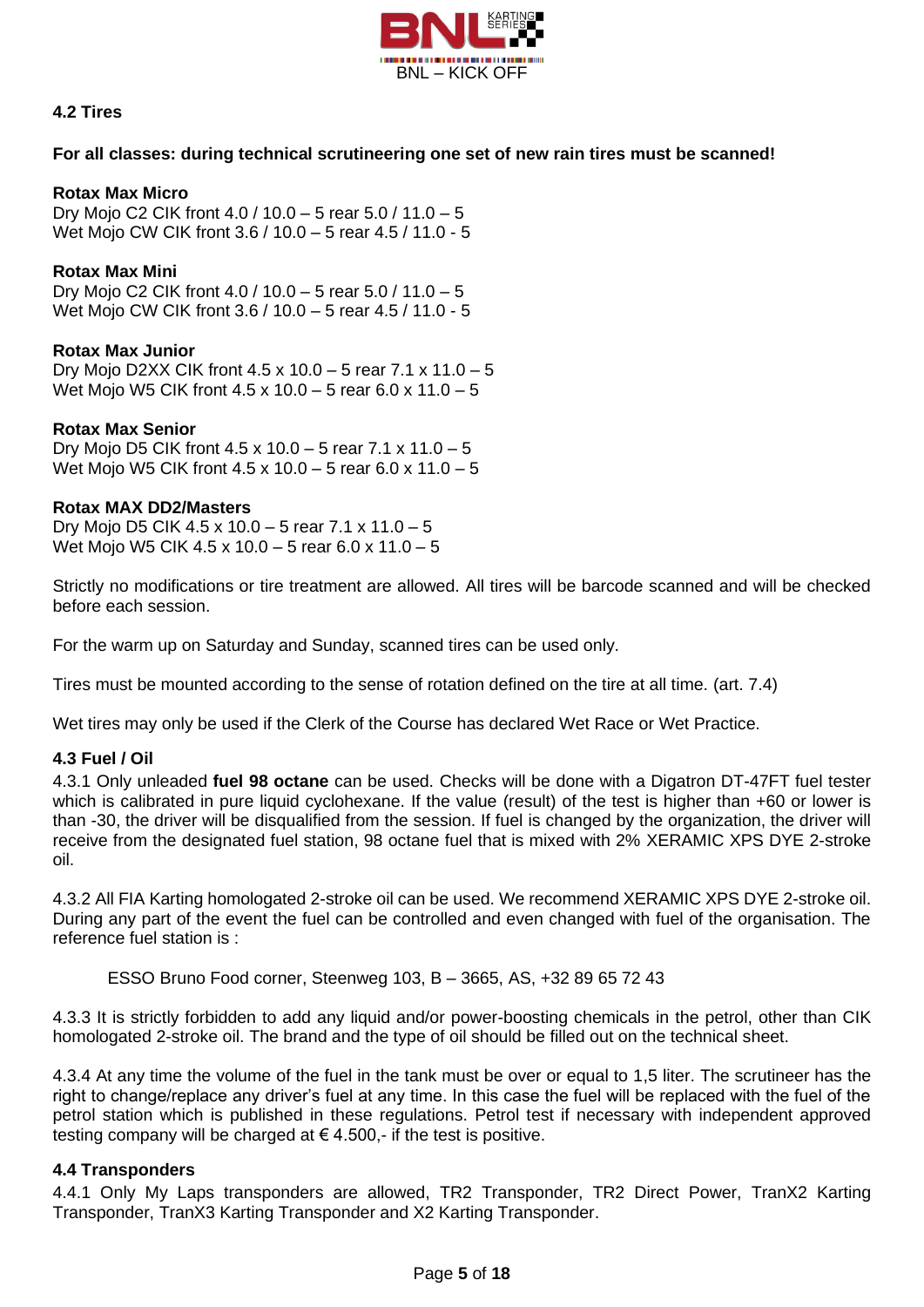

4.4.2 With the beginning of the non-qualifying and the free practice on Saturday (see Timing), the transponder is mandatory and has to be fixed on the lower part of the back of the kart seat. Transponder must be mounted in the original holder.

4.4.3 It is the Entrant's / Driver's responsibility to ensure the transponder is fully functional and the battery charged at all times.

4.4.4 Transponder can be rented through the organization: € 50,-

#### **4.5 Cameras**

With the beginning of the non-qualifying practices cameras on the kart or helmet are not allowed. On Friday practices it is allowed to use a camera on the chassis, NOT on the helmet.

#### **4.6 Helmets / Overalls / Gloves / Boots**

Only helmets, overalls and Gloves are allowed according to FIA Karting regulations.

#### **4.7 Racing Numbers**

Racing numbers shall comply with provisions of the FIA Karting Technical Regulations yellow background and black numbers. (4 sides). Except DD2 Master : see Technical Regulations DD2/DD2 Master.

# **5 EVENT**

#### **5.1 GENERAL CONDITIONS**

5.1.1 It is the entrant's responsibility to ensure that all persons concerned by his entry observe all the provisions of the code, the technical regulations and the sporting regulations. If an entrant is unable to be present in person at the event he must nominate his representative in writing. The person having charge of an entered kart during any part of an event is responsible jointly with the entrant and/or separately for ensuring that the provisions are observed.

5.1.2 Entrants must ensure that their karts comply with the conditions of conformity and safety throughout the Event.

5.1.3 The presentation of a kart for scrutineering will be deemed an implicit statement of conformity.

5.1.4 Entrants, drivers, assistants and guests must at all times wear the appropriate identification credentials which have been handed over to them.

# **5.2 SPORTING CHECKS AND SCRUTINEERING**

5.2.1 During the initial scrutineering and sporting checks, which will take place at the locations specified in the supplementary regulations of the event, each driver and each entrant must have all required documents and information available.

5.2.2 Unless a waiver is granted by the stewards in particular circumstances, drivers and entrants who do not keep to the time limits imposed will not be allowed to take part in the event.

5.2.3 An entrant, a driver or any other person responsible for a kart may not be required to sign a discharge or any other document which has not previously been approved by the ASN hosting the event.

5.2.4 The clerk of the course or the chief medical officer may ask a driver to undergo a medical examination at any time during an Event.

5.2.5 No kart may participate from the beginning of the non-qualifying practice in an event unless it has been checked by the scrutineers.

5.2.6 At any time during the event, the scrutineers may:

- check the eligibility of the kart or of the driver's equipment (including fuel tests).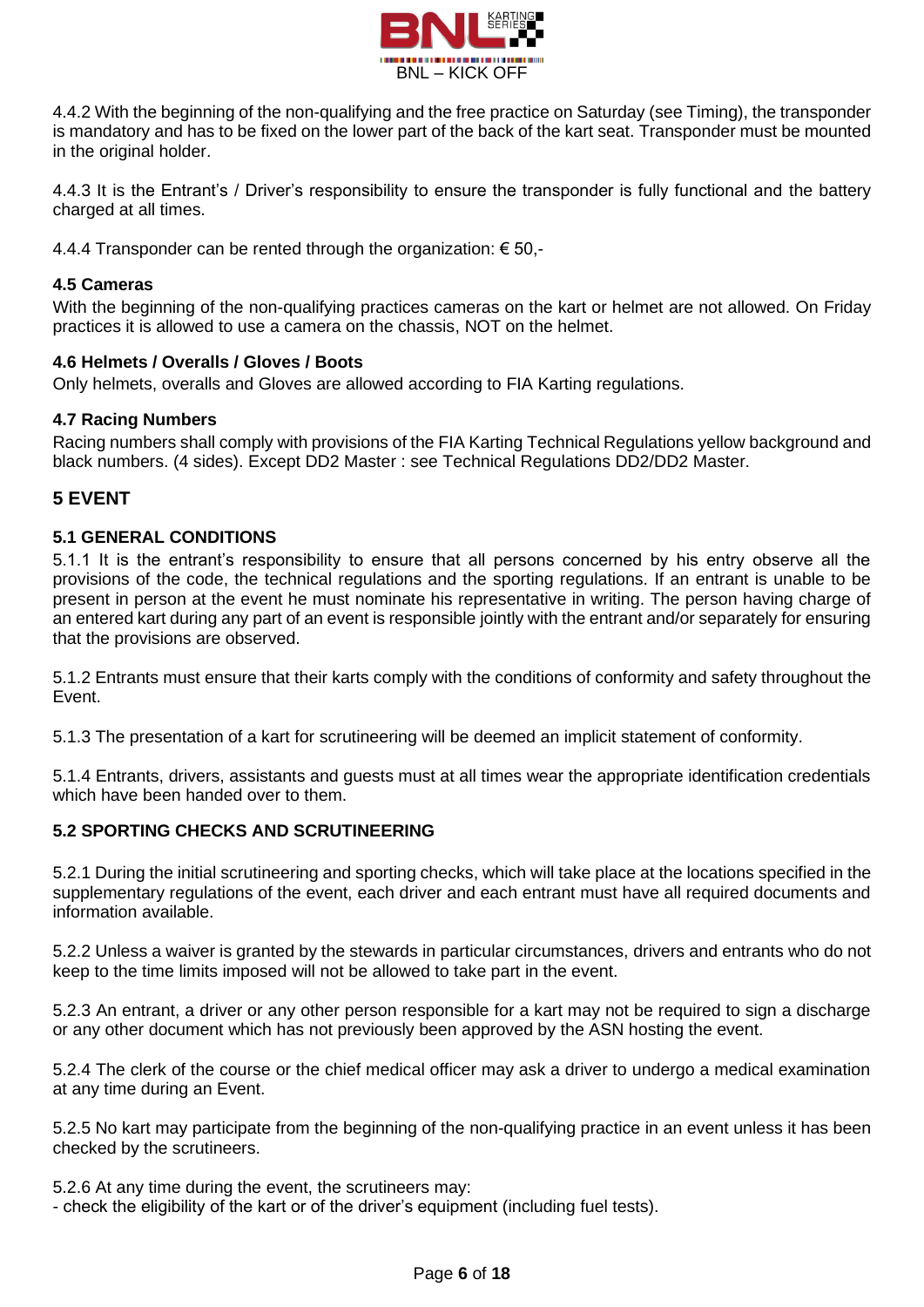

- require a kart to be dismounted by the entrant to make sure that the conditions of eligibility and conformity are fully satisfied.

- require an entrant to supply them with such parts or samples as they may deem necessary.

5.2.7 Any kart which, after being passed by the scrutineers, is dismantled or modified in a way that might affect its safety or call into question its eligibility, or which is involved in an accident with similar consequences, must be re-presented for scrutineering approval.

5.2.8 The clerk of the course may require that any kart involved in an accident be stopped and checked.

5.2.9 Checks and scrutineering shall be carried out by duly appointed officials who shall also be responsible for the organization of the servicing parks and/or the Parc Fermé, and who alone are authorized to give instructions to the entrants.

5.2.10 The stewards will publish the findings of the scrutineers concerning all karts controlled and will place them at the disposal of other entrants on request. These findings will not include any specific figures except concerning fuel tests.

5.2.11 Racing numbers and possible advertising signs shall be on the kart when the equipment is submitted to scrutineering.

5.2.12 A driver shall not be allowed to change his/her equipment after it has been identified at scrutineering.

5.2.13 At the event, the RACB in collaboration with the event organizer will control all licenses (art. 2.9).

#### **5.3 BRIEFINGS / POSTING RESULTS**

5.3.1 Definition: The entrant's and driver's briefing is a meeting organized by the clerk of the course for all entrants and drivers entered in the event.

5.3.2 Aim of the briefing: to remind entrants and drivers of the specific points of the supplementary regulations concerning the organization of the event; to remind them of the safety notions, either general, or specific to the circuit used; to give any clarification concerning the interpretation of the regulations.

5.3.3 The briefing will be online available prior to the event. By registering for the event or championship the driver and entrant declares to have read and understood the content of the briefing.

5.3.4 Extra meetings may be organized if this is deemed necessary.

5.3.5 Stewards decisions, bulletins, official results, etc., will be published at our digital posting board. Prior to the event the link will be published at the BNL Karting Series website as well the ROTAX global APP.

#### **5.4 GENERAL SAFETY**

5.4.1 It is strictly forbidden for drivers to drive their karts in a direction opposite that of the race, unless this is strictly necessary to remove the kart from a dangerous situation.

5.4.2 During non-qualifying practice, qualifying practice, the qualifying heats and the races of the final phase, drivers may use the track only and must at all times observe the dispositions of the code relating to driving on circuits.

5.4.3 During non-qualifying practice, qualifying practice, the qualifying heats and the races of the final phase, a kart that stops must be removed from the track as rapidly as possible in order for its presence not to constitute a danger or impede another driver. If the driver is unable to remove the kart from a dangerous position by driving it, it is the marshals' duty to help him; however, if the kart restarts as a result of such help, it will be disqualified from the session. Except for medical or safety reasons, the driver must stay close to his kart until the end of non-qualifying practice, qualifying practice, the qualifying heat or the race(s) of the final phase.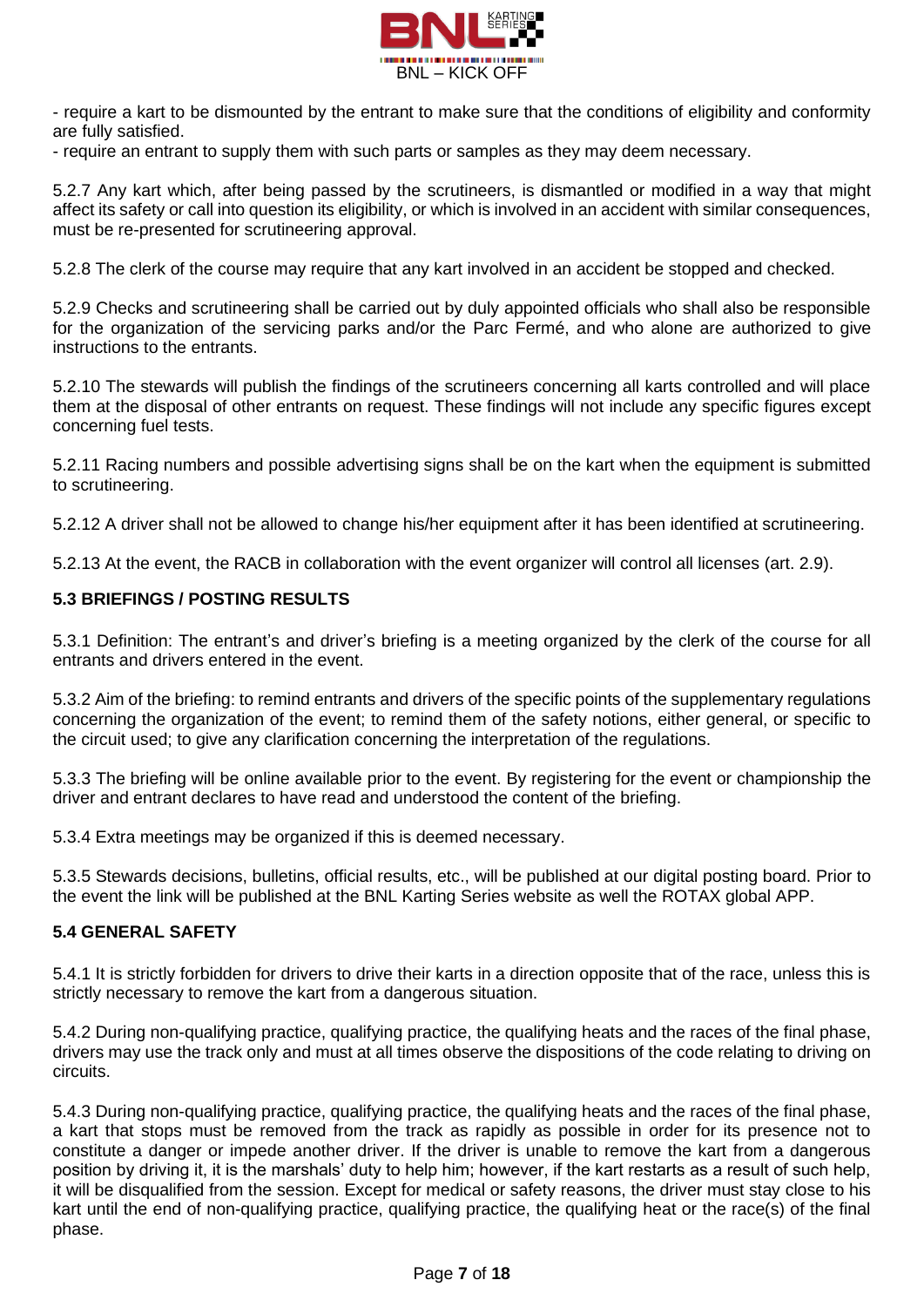

5.4.4 Any repairs with tools are banned outside the repairs area. It is forbidden to take any tools and/or spare parts on board the kart. The driver can receive help only in the repairs area determined by the supplementary regulations or during the briefing.

5.4.5 Except in cases expressly provided for by the regulations or by the code, no one except the driver is authorized to touch a stopped kart unless it is in the repairs area.

5.4.6 When the track is closed by the clerk of course during and after practice and after the finish until all concerned karts, whether they are mobile or not, have arrived at the «Finish» servicing park or at the Parc Fermé, no one is allowed to access to the track, with the exception of marshals carrying out their duties and of drivers when they are driving.

5.4.7 During qualifying practice, the qualifying heats and the race(s) of the final phase, the kart may be restarted only by the driver himself, except if he restarts from the repairs area. The driver may not receive any outside help on the track during the running of an event, except in the repairs area, which he may reach only by his own means.

5.4.8 A speed limit may be imposed in the pit lane and in the repairs area during practice and the formation laps. Any driver braking this speed limit will be imposed a penalty provided for in the regulations or the code.

5.4.9 If a driver is faced with mechanical problems during practice, the qualifying heats or the race(s) of the final phase, he must evacuate the track as soon as possible for safety reasons.

5.4.10 If a driver is involved in a collision, he may not leave the circuit without the stewards agreement.

5.4.11 No driver may leave the repairs area without having been invited to do so by marshals.

5.4.12 Official instructions will be transmitted to the drivers by means of the signals provided for in the code. Entrants must not use flags similar to these ones in any way whatever.

5.4.13 Any driver who intends to leave the track, to return to the servicing park or to stop in the repairs area shall demonstrate his intention in due time and shall ensure that he may do so safely.

5.4.14 During the event and at the order of the clerk of the course a driver who breaches the technical regulations, except during the final lap, must stop in the repairs area and remedy the breach before rejoining the track.

5.4.15 When they participate in non-qualifying or qualifying practice, in the qualifying heats or the races of the final phase, Drivers must at all times wear the full equipment defined in the FIA Karting Technical Regulations.

5.4.16 The organizer undertakes to have on the track all safety devices provided for meetings in appendix 2 to the International Karting Regulations, from the beginning of non-qualifying practice until the end of the event.

5.4.17 In the case of a «wet race / practice» (conditions signaled by means of a panel by the clerk of the course), the choice of tires will be left to the appreciation of the drivers, the clerk of the course reserving the right to use the black flag if he deems that a driver's kart is fitted with the wrong set of tires and that the driver is too slow and dangerous for other drivers.

#### **5.5 NUMBER OF KARTS ALLOWED ON THE TRACK**

The number of karts allowed on the track is – unless homologated differently – limited to 36 for final phase races, 36 for qualifying practice and the qualifying heats and 51 for non-qualifying practice/warm-up.

#### **5.6 CODE OF DRIVING CONDUCT ON KART CIRCUITS**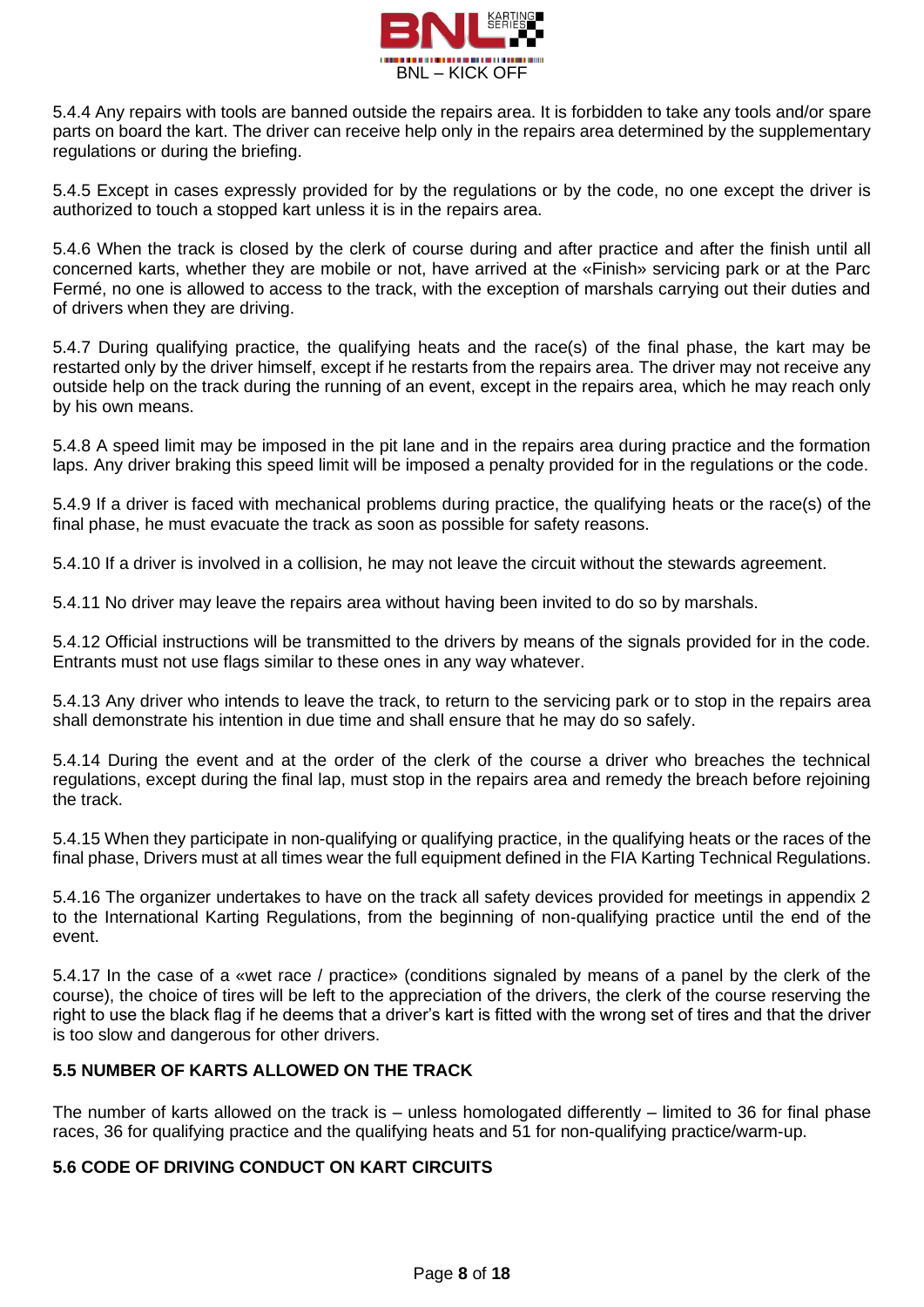

#### 5.6.1 Observance of signals:

The instructions detailed in the FIA Karting General Prescriptions and in the FIA Karting Circuit Regulations are deemed to be part of this code of driving conduct. All drivers must be thoroughly acquainted with them.

#### 5.6.2 Overtaking:

A) During a race, a kart alone on the track may use the full width of the said track. However, as soon as it is caught up by a kart which is either temporarily or constantly faster, the driver is not allowed to swing from one side to the other or make a move sideways in order to prevent a legal overtaking maneuver when the other competitor is already by his side. He shall give the other kart the right of way in order to allow for passing.

B) If the driver who has been caught does not seem to notice that another driver wants to overtake him, the flag marshal(s) will give a warning by waving the blue flag to indicate that another competitor wants to overtake. Any driver who does not take notice of the blue flag may be penalized by the stewards. Systematic or repeated offences may result in the disqualification of the offender from the session.

C) Curves, as well as the approach and exit zones thereof, may be negotiated by the drivers in any way they wish, within the limits of the track. Overtaking, according to the circumstances, may be done either on the right or on the left. However, maneuvers liable to hinder other drivers such as premature or dangerous changes of direction, more than one change of direction, deliberate crowding of karts towards the inside or the outside of the curve or any other dangerous change of direction, are strictly prohibited and shall be penalized, according to the importance and repetition of the offences, by penalties ranging from a fine to the disqualification of the session. The repetition of dangerous driving, even involuntary, may result in the disqualification of the session.

D) Any obstructive maneuver carried out by one or several drivers, either having common interests or not, is prohibited. The persistent driving abreast of several karts, as well as fan-shaped arrangement, is authorized only if there is not another kart trying to overtake. Otherwise the blue flag will be waved.

E) The penalty inflicted for ignoring the blue flag will also be applied to the drivers who obstruct part of the track and shall be more severe in the case of systematic obstruction, thus ranging from a fine to the disqualification of the session. The same penalty shall be applied to drivers who swing from one side of the track to the other in order to prevent other competitors from overtaking.

F) The repetition of serious mistakes or the appearance of a lack of control over the kart (such as leaving the track) may entail the disqualification of the drivers concerned.

G) The race track alone shall be used by the drivers during the race.

H) Contacts / collisions (during the race, declaration lap included): sanctions may be imposed on a driver who pushes another driver.

5.6.3 Stopping of a kart during the race:

A) The driver of any kart leaving the race shall signal this intention in good time and is responsible for ensuring that the maneuver is carried out safely and as near as possible to the point of exit.

B) Should a driver be compelled to stop his/her kart, either involuntarily or for any other reason, the kart shall be moved off the track as soon as possible so that its presence does not constitute a danger or prevent the normal running of the race. If the driver is not able to move the kart out of the potentially dangerous position, it is the duty of the marshals or other officials to help.

C) Any replenishment carried out on the track itself is prohibited, and will entail immediate disqualification.

D) Apart from the driver - and, in exceptional cases, the competent officials - nobody is allowed to touch a stopped kart under penalty of it is disqualified of the session.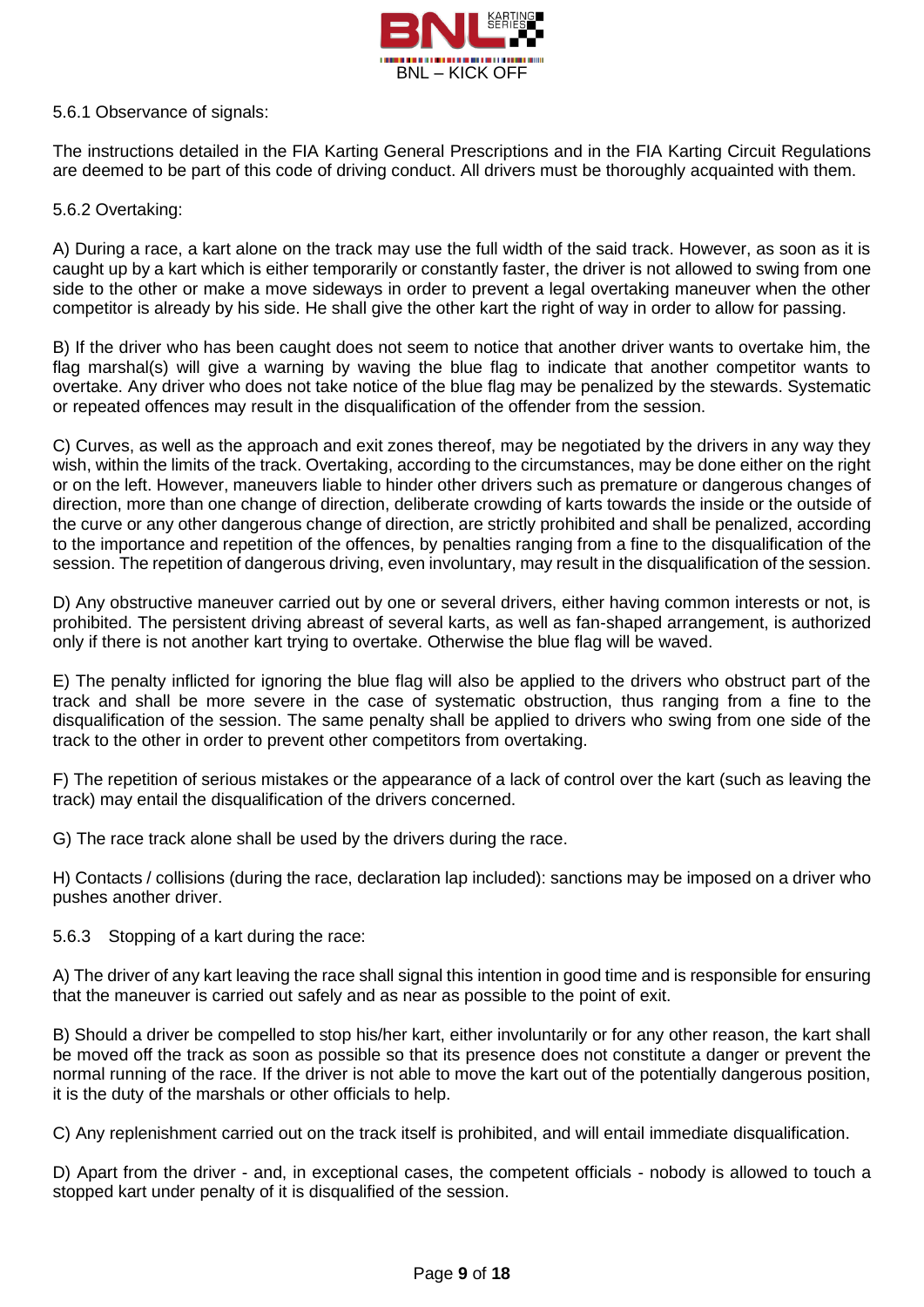

E) Pushing a kart along the track or pushing it across the finish line is not allowed, and will entail immediate disqualification.

F) Any kart abandoned on the circuit by its driver, even temporarily, shall be considered as withdrawn from the race. A kart left temporarily by its driver whilst a race is suspended will not be considered abandoned.

5.6.4 Entrance to the pits (or repairs area or servicing parks):

A) The so-called «deceleration zone» is a part of the pits area.

B) During the practice sessions and the race, access to the pits or to the repairs area is allowed only through the deceleration zone. The penalty for a breach of this rule shall be a disqualification of the session.

C) Any driver intending to leave the track or to enter the pits or the servicing park or the repairs area shall signal his intention in good time and make sure that it is safe to do so.

D) Except in cases of force majeure (accepted as such by the stewards of the meeting), the crossing, in any direction, of the line separating the deceleration zone and the track is prohibited.

E) Except in cases of force majeure (accepted as such by the stewards of the meeting), any line painted on the track at the pit exit or the repairs area for the purpose of separating karts leaving the pits or the repair area from those on the track must not be crossed by any part of a kart leaving the pits.

#### **5.7 RUNNING OF THE EVENT**

The event could comprise non-qualifying practice, qualifying practice, heats, second chance heats if necessary, Pré- Finals and Finals heats as a minimum.

#### *A) Non-qualifying practice*

The time schedule of the event provides 1 non-qualifying practices for each category. They are reserved for those drivers having passed the sporting checks and scrutineering. If the number of drivers is equal or less than 23 it will be done in group, otherwise it can (not compulsory) be divided in 2 groups odd and even numbers. The use of transponders is mandatory as from the beginning of the non-qualifying practice.

#### *B) Qualifying practice*

Duration of the qualifying practice will be 5 Minutes, only drivers who have passed scrutineering can participate. If the number of drivers is equal or less than 30 it will be done in one group, otherwise it can (not compulsory) be divided in 2 groups raffled by electronic lotto (group 1 and group2). The use of transponders is mandatory.

During each session, drivers will take the start when they choose. Any driver having crossed the line drawn at the exit of the start area will be considered as being a starter and his lap time will be taken into account, whatever the circumstances. Any lap fully covered is timed. The time retained is that of the best lap covered during the session. Any ties will be decided by the 2nd best time set by each driver, and so on in the case of further ties.

The final classification of qualifying practice will be drawn up as follows:

#### **If there is only one group**

-The grid will be drawn up in the order of the fastest time achieved by each driver.

#### **If there are two groups (more than 30 Drivers)**

The right row (polesitter) of the grid will be drawn up in the order of the fastest time achieved in the fastest group. The left row of the grid will be drawn up in order of the fastest time achieved in the slower group.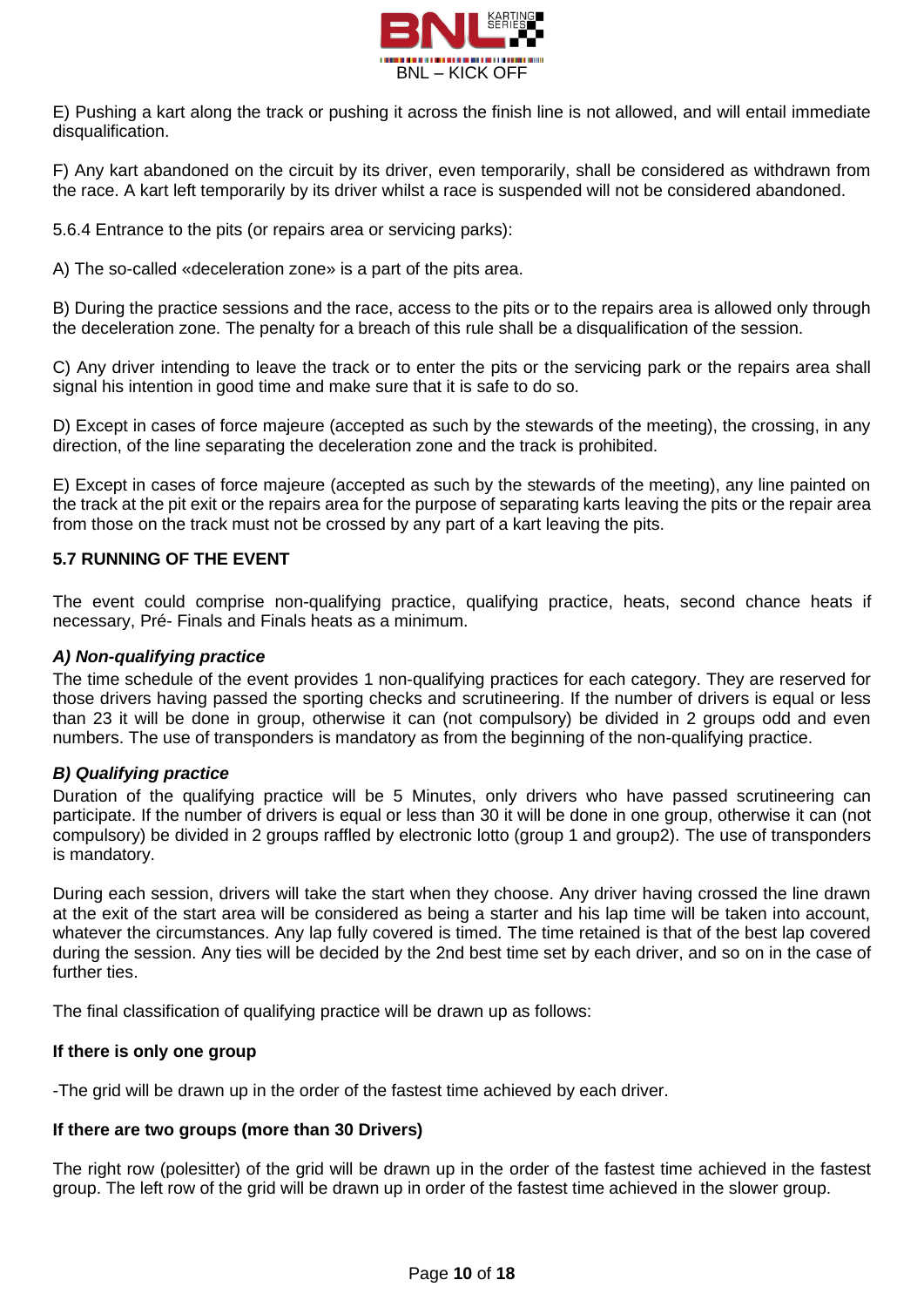

If no time is taken into account for a driver, he/she will take the start at the end of the grid. If several drivers are in that situation, their starting position will be decided by drawing lots.

DNS competitors will be placed in front of DQ competitors.

If a driver stops in the repair area or in the servicing park, it will be final. He/she shall not be allowed to start again.

# *C) Heats*

Case A : 36 or less drivers : all drivers will race 3 heats as one group. See chapter F.

Duration of a heat : 10 minutes + 1 lap.

For the heats, points will be awarded as follows : 0 points for the 1<sup>st</sup> driver, 2 points for the 2<sup>nd</sup> driver, 3 points for the 3<sup>rd</sup> driver, etc (increasing with 1 point per place).

The combined results of the heats will determine the starting grid for the Pre-Final. The result from the Pre-Final will determine the starting grid for the Final.

Case B: 37 or more entered drivers - at the end of qualifying practice, drivers will be separated into groups for the qualifying heats. The number of drivers per group will be 18 maximum. Each group must compete versus all the other groups.

Check timing for the amount of groups.

3 groups : Pole Position Group A, 2<sup>nd</sup> Group B, 3<sup>rd</sup> Group C, 4<sup>th</sup> Group A, 5<sup>th</sup> Group B, 6<sup>th</sup> Group C, and so on.

4 groups : Pole Position Group A, 2<sup>nd</sup> Group B, 3<sup>rd</sup> Group C, 4<sup>th</sup> Group D, 5<sup>th</sup> Group A, 6<sup>th</sup> Group B, and so on.

3 groups each group two heats :  $\lt A - B \gt \lt B - C \gt \lt$ ,  $\lt C - A \gt \lt$ . Check timing for sequence. 4 groups, each group three heats :  $\langle A - B \rangle$ ,  $\langle B - C \rangle$ ,  $\langle C - A \rangle$ ,  $\langle C - D \rangle$ . Check timing for sequence.

Duration of heat : Junior Max : 7 minutes + 1 lap Duration of heat : Senior Max : 7 minutes + 1 lap

For the qualifying heats, points will be awarded as follow: 0 point to the 1st, 2 points to the  $2_{nd}$ , 3 points to the 3rd and so on according to an increasing progression of one point per place.

#### *D) Ranking after heats (Chapter C – Case B)*

The ranking is the sum of the qualifying heats points and sorted on least points, in case of an ex-aequo the better position from the qualifying practice will be decisive.

Drivers on position 1-30 are qualified for the Pre-final, the ranking after heats determines the start positions. Drivers on position 31-72 will drive, in case of more than 40 participants, a second chance heat.

If there are 40 or less drivers : **all first 36 qualified drivers after the official result from the ranking after heats will go to the Pre-final. In this case there will be no Second chance heat.**

#### *E) Second chance heat in case of more than 40 participants*

Drivers on position 1-6 move up to the Pré-final and getting start position 31-36 for the Pre-final, according to their race position.

#### *F) Pre-finals and Finals*

36 drivers are qualified from the ranking after heats.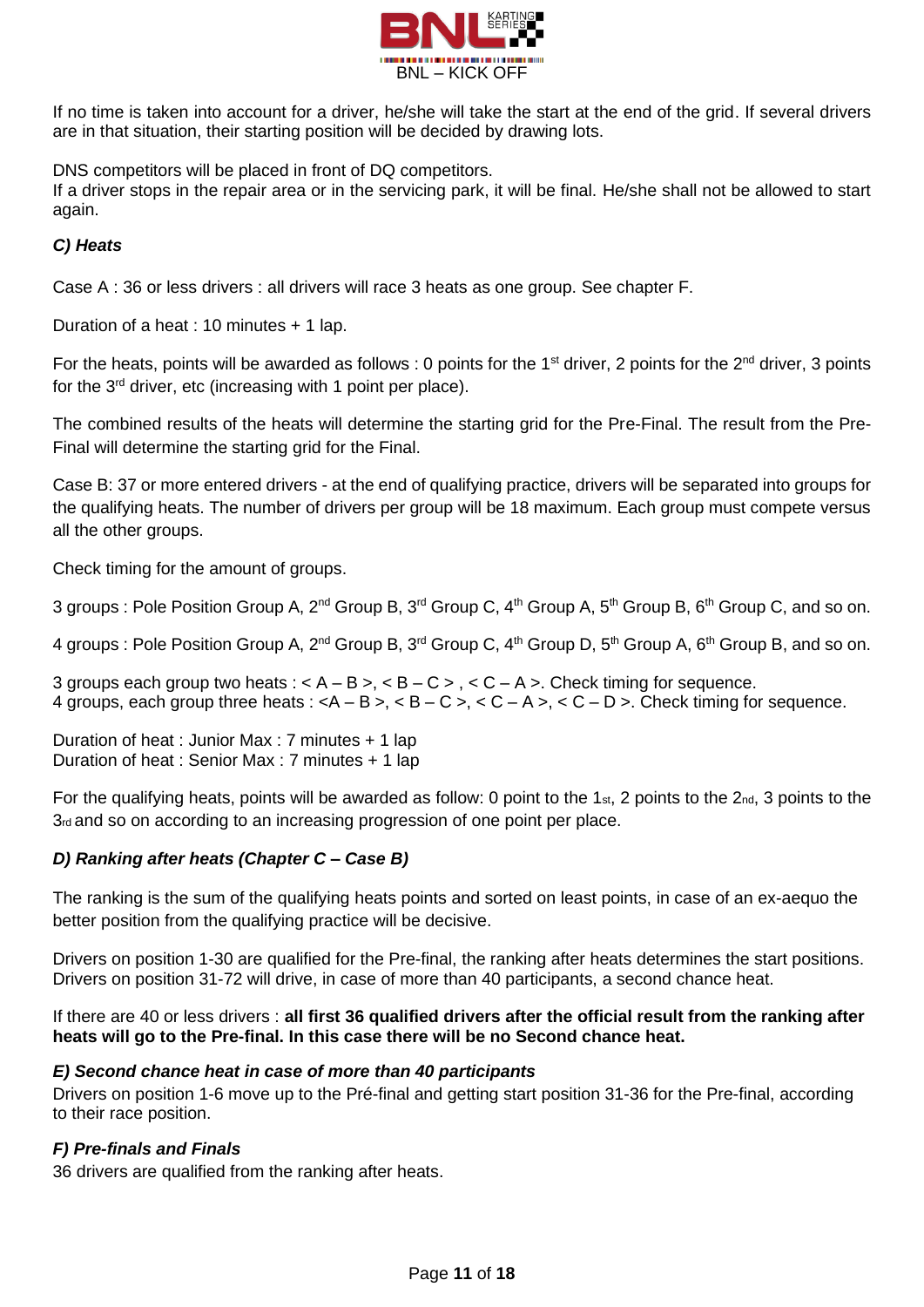

Duration :

| Category            | Pré – Final          | Final                |
|---------------------|----------------------|----------------------|
|                     |                      |                      |
| <b>Max Micro</b>    | 13 minutes $+$ 1 lap | 13 minutes $+$ 1 lap |
| Max Mini            | 13 minutes $+$ 1 lap | 13 minutes $+$ 1 lap |
| Max Junior          | 13 minutes $+$ 1 lap | 13 minutes $+$ 1 lap |
| Max Senior          | 13 minutes $+$ 1 lap | 13 minutes $+$ 1 lap |
| Max DD2 / Max DD2 M | 13 minutes $+$ 1 lap | 13 minutes + 1 lap   |

Any driver who has not covered all the laps scheduled, even if he has not finished the Final, will be classified according to the number of laps he has actually completed.

#### *5.8 STARTING GRIDS (on pre-final, and final races)*

FIA Karting International Sporting Code, FIA Karting General Prescriptions Article 2.19

A) At the end of the final qualifying practice session, the list of qualified drivers as well as the starting grids will be officially published.

B) Only these drivers will be allowed to take the start of the second change heat, pre- final heats and of the final phase.

C) Any entrant whose kart(s) is (are) unable to take the start for any reason whatsoever or who has good reasons to believe that his/her kart(s) will not be ready to take the start must inform the official in charge of the assembly area, who will advise the clerk of the course as soon as he has the opportunity.

D) In case there are no Qualifying Heats, the grid for the Pre-final will be drawn up in accordance with the fastest time achieved by each driver, taking into account the qualifying practice session. Should one or several drivers achieve the same time, the tie will be settled on the basis of their second best time, and so on.

The pole position driver of each grid will have the choice of the pole position (on the left or right side of the track), providing that he advises the clerk of the course as soon as he reaches the assembly area. This choice will only modify the first row, to the exclusion of the others. Failing this, the pole position driver of each grid will take the start of the race from the grid position which was the pole position the previous year or, if it is a new circuit, on that which was designated as such by the FIA Karting, or designated in the supplementary regulations of the event.

E) Access to the assembly area from the servicing park will end as stated in the official time table. Any kart which has not taken its position on the pre-grid at that moment shall not be allowed to do so, except under exceptional circumstances left to the appreciation of the clerk of the course.

The karts placed on the pre-grid must be ready to race; it is strictly forbidden to carry out any work, adjustment and/or setup on the kart on the pre-grid, with the exception of tire pressures, which can be adjusted by the driver or his/her mechanic and by using his/her own means (tire pressure gauge), tire pressure adjustment must stop without delay when the "3 minutes" board is shown and an audible warning is given, at this time the mechanic must leave the assembly area immediately.

F) Karts on the assembly area are not prohibited to return to servicing park, except under exceptional circumstances left to the appreciation of the clerk of the course. It is prohibited to bring a second set of tires to the assembly area.

G) The mechanics will have to clear the assembly area three minutes before the time scheduled for the start of the race. If a driver is unable to start from the assembly area after the display of the green flag and/or light and if he requests the intervention of a mechanic, he will be authorized to leave the assembly area only on the orders of a marshal and he will take the start from the back of the formation when the start at the start/finish line is given, respective of the number of formation laps. No additional time will be allowed to a driver who has not respected these instructions.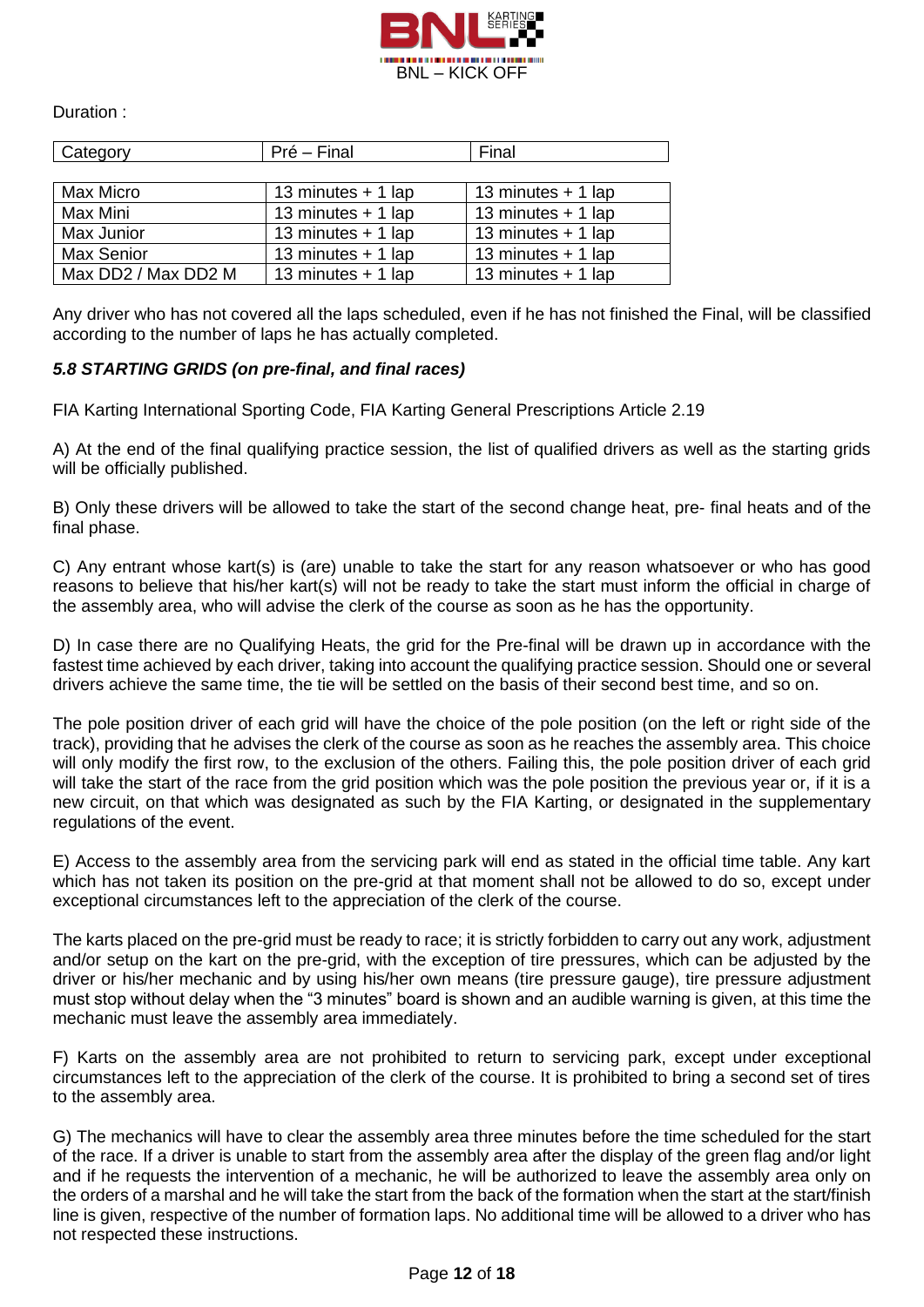

H) Any driver who is present, with his/her kart, on the pre-grid within the time limit will be considered as a starter.

I) Time qualification: should a driver require assistance after the "30-second" signal in the timed qualification, the 2 best laps times will be cancelled.

# *5.9 START DELAYED*

If the clerk of the course considers of safety reasons that the start must be delayed, the following procedure will take place.

A) A time will be given where change can be made.

B) Entrants/drivers outside this time will not be able to enter the race.

C) By tire change:

- The width of the rear and front wheel may be adjusted but must conform to FIA Karting Technical Regulations

- No other modifications and/or changes are permitted unless the Race director decides otherwise.

# *5.10 STARTING PROCEDURE*

A) The start signal shall be given by means of lights.

B) The start will be of the «rolling» type. The regulations for "Rolling start and Standing start for karts with clutches karts with gearbox" of the FIA Karting general regulations apply. The grid being constituted of two lines of karts.

C) The Organizer following a decision of the Stewards has the right to change starting procedure from "Rolling Start" to "Standing Start" or "One Line Rolling Start" with Slow Boards.(SC in car racing).

D) Two 2-meter wide lanes bordered by white lines will be painted over the 110 meters leading to the start line. A yellow line shall be painted 25 m ahead of the start line.

E) As soon as the clerk of the course indicates with the green flag that the karts may take the start, the drivers are «at the orders of the clerk of the course» and may no longer receive any outside help. Any driver who has not placed himself at the orders of the clerk of the course in time with his kart in working order will be allowed to leave the assembly area only at the orders of the clerk of the course or of the officer in charge of the assembly area.

F) If the clerk of the course considers that a driver has been immobilized as a result of another driver's mistake, the clerk of the course may stop the formation lap and start again the starting procedure on the basis of the original grid or allow the impeded driver to regain his position.

G) The Clerk of the Course will give the start as soon as he is satisfied with the formation.

H) At the end of the formation lap, drivers will go at slow speed towards the start line assembled in two lines of karts. During the approach stage, the red light will be on. No karts may accelerate before the red lights have been switched off. Karts must maintain their position until the start signal is given. If the clerk of the course is satisfied with the formation he will give the start by switching off the red lights. If he is not satisfied with the procedure, he will switch on the orange light, which means that an extra formation lap must be covered. Should the engine of a driver stop during formation lap, an official or mechanic nominated to carry out that task may restart him as soon as he/she has been passed by the entire field. He may then rejoin at the back of the formation and must not try to regain his grid position. If the kart cannot be started, then it must be removed from the track to a place of safety. Similarly should a driver fall behind the entire field without stopping, he must remain at the rear for the start and must not attempt to regain his position.

I) In the case of repeated false starts or incidents during the formation lap(s), the clerk of the course, acting as a judge of fact, may stop the starting procedure by means of the red flag and inform the stewards, who will be entitled to inflict on the offending drivers a penalty according to the FIA Karting General Prescriptions. A new procedure will begin either immediately or within 30 minutes, according to the circumstances. The starting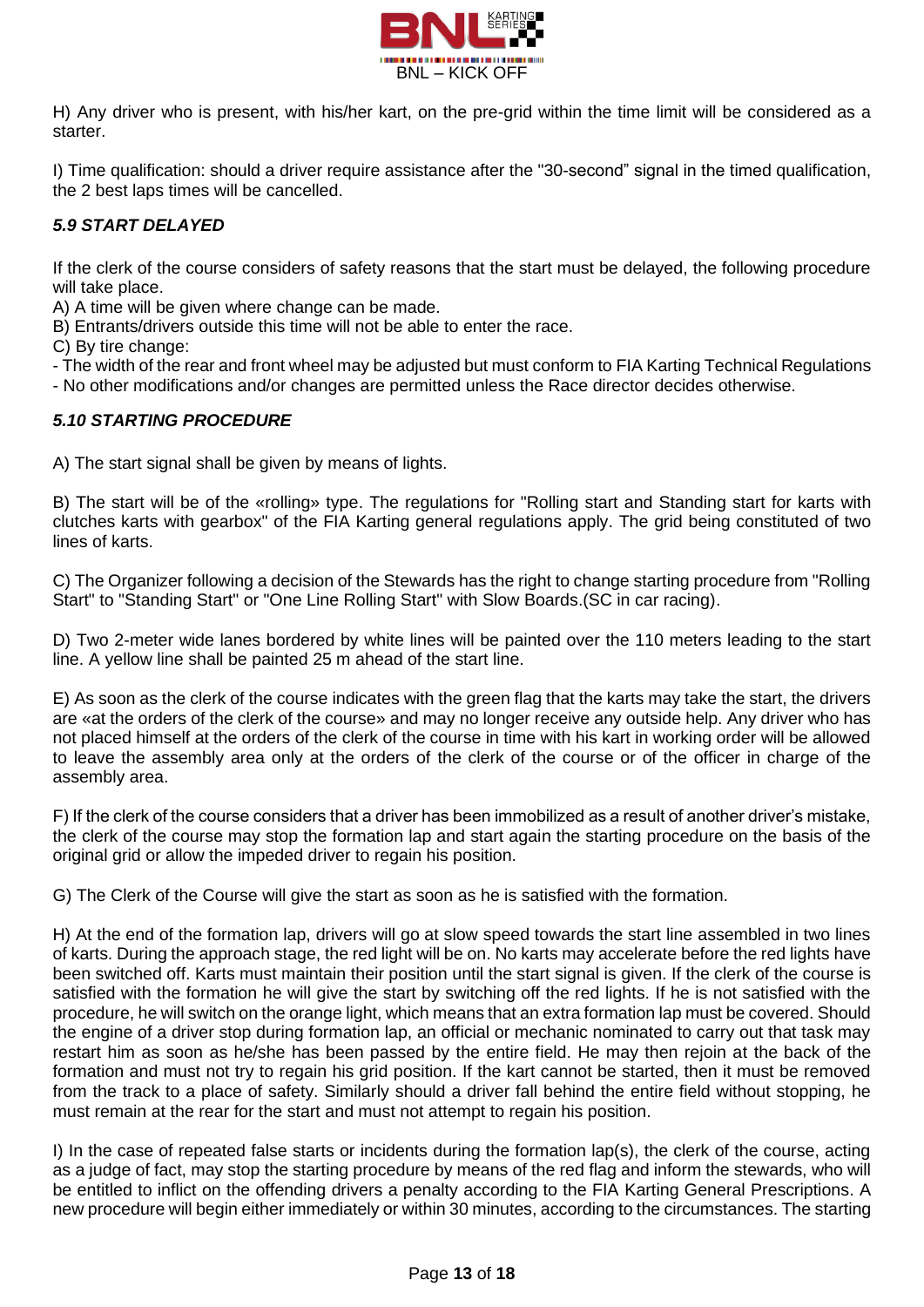

grid will be the same as for the initial procedure. All the drivers present in the starting area or in repair area before the procedure was stopped will be allowed to take the start of the new formation lap.

J) Any attempts to jump the start or delay it and any karts leaving the lane before the lights are switched off shall be sanctioned according to the FIA Karting General Prescriptions.

K) A jump start will be deemed to have occurred when a driver crosses the start line ahead of his prescribed grid position at the start of the race. This is recorded by the timing system, and the official timekeepers who act as judges of fact and will determine if a jump start has been committed. The penalty refers to the event regulations.

L) As soon as the start has been given, racing conditions are applied and, irrelevant of the position of a kart on the track, it is forbidden to give it any assistance, except for parking it to a safe location.

M) The stewards may use any video or electronic system likely to help them to take a decision. The steward's decisions may supersede those taken by judges of fact. Any infringement to the provisions of the code or of these sporting regulations relating to the starting procedure may entail the exclusion of the kart and of the driver concerned from the event.

#### *5.11 STOPPING A RACE*

A) Should it become necessary to stop the race or practice because the circuit is blocked by an accident or because weather or other conditions make it dangerous to continue, the clerk of the course shall order a red flag to be shown on the line. Simultaneously, red flags will be shown at marshal's posts provided with these flags. The decision to stop the race or practice may be taken only by the clerk of the course (or, if he had to leave, by his deputy). If the signal to stop racing is given:

**Case A**: during practice, all karts shall immediately reduce speed and go back slowly to the «Finish» servicing park, and all karts abandoned on the track shall be removed.

**Case B**: other than practice, all karts will immediately reduce their speed and go to the «Finish» servicing park entrance or stop on the track at the place designated during the briefing, considering that:

- the classification of the race will be the classification at the end of the lap prior to that during which the signal to stop was given

- karts or rescue vehicles may be on the track
- the circuit may be totally blocked because of an accident
- the weather conditions may have made it impossible to drive at high speed on the circuit.

The procedure to be followed varies according to the number of laps completed by the race leader before the signal to stop was given:

- less than two laps: no points will be awarded. If the race can be restarted, the article of the FIA Karting General Prescriptions will apply.

- two complete or more than two completed laps but less than 75% of the distance scheduled for the race (rounded up to the nearest higher whole number of laps). If the race can be restarted, the article of the FIA Karting General Prescriptions will apply.

- 75% or more of the distance scheduled for the race (rounded up to the nearest higher whole number of laps). The karts will be directly led to the Parc Fermé, and the race will be considered as having stopped when the leading kart crossed the line at the end of the lap prior to that during which the signal to stop was given. Full points will be awarded.

#### *5.12 RESTARTING A RACE*

A) Working on karts will be allowed only in the Repair Area; the only persons allowed to intervene on a kart are the Driver himself and his appointed Mechanic, holder of the appropriate pass. Refueling will not be allowed. All karts must be ready at the 3 minutes board.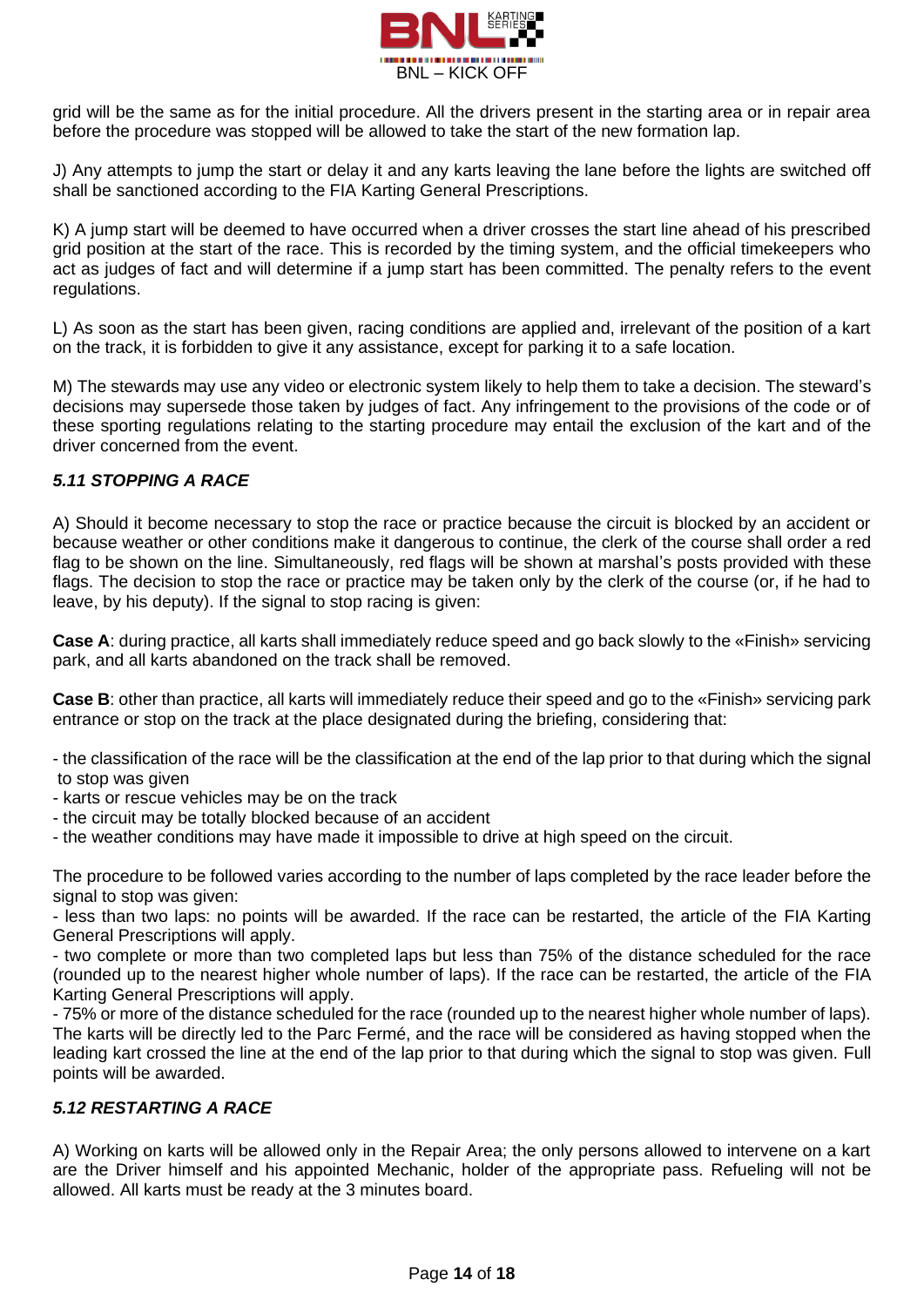

B) After a suspending situation, the delay will be kept as short as possible and as soon as resuming time is known, Drivers will be informed. In all cases at least a 10 minutes warning will be given. Boards will be presented 10 minutes, 5 minutes, 3 minutes, 1 minute and 30 seconds before the resumption. Each signal will be accompanied by an audible warning.

C) The Race or Heat will be resumed with the "SLOW" process and Article 2.20 (FIA Karting General Prescription). The length of the new race will be equal to the difference between the scheduled number of laps and the number of laps covered. The Drivers who have crossed the Finish Line at the end of the lap prior to that on which the race was stopped and those who were in the Repair Area when the red flag was shown will be allowed to take the new start.

D) Resuming start positions will be determined by the finishing order at the end of the lap before the one on which the race was suspended.

# *5.13 NEUTRALISATION OF A QUALIFYING HEAT OR RACE*

A) The clerk of the course or the race director may decide to neutralize a qualifying heat or a race. This procedure will be used only if the track is obstructed, or if the drivers or officials are in immediate physical danger, but the circumstances are not sufficient to justify stopping the qualifying heat or race.

B) When the order is given to neutralizes the qualifying heat or race, all observer's posts will display waved yellow flags and a "SLOW" board (yellow board with the word "SLOW" written in black), which shall be maintained until the neutralization is over. Flashing orange lights will be switched on at the line.

C) All the competing karts must then line up behind the leading kart, and overtaking is strictly forbidden. Overtaking will be permitted only if a kart slows down because of a serious problem.

D) During the neutralization laps, the leading kart will dictate the pace, at a moderate speed, and all the other karts must remain in as tight a formation as possible.

E) The karts may enter the repair zone during the neutralization, but they may rejoin the track only when authorized to do so by a marshal. A kart rejoining the track shall proceed at a moderate speed until it reaches the end of the line of karts behind the leading kart. Overtaking is strictly prohibited

F) When the race director or the clerk of the course decides to end the neutralization, he will have the flashing orange lights switched off; this will be the signal to the drivers that the race is to resume next time the line is crossed. In the last neutralization lap, the "SLOW" boards will be maintained and the yellow flags will be show immobile.

G) At that moment, the leading kart will continue to set the pace, at a moderate speed. The race director or the clerk of the course will signal the resumption of the race by means of a waved green flag at the line. Overtaking will remain prohibited until the karts have crossed the line at the end of the neutralization of the qualifying heat or race. On approaching the line, where a green flag will be waived by the race director or the clerk of the course, the drivers may accelerate only after crossing the yellow line preceding the line. The yellow flags and the "SLOW" boards at the observers' posts will then be withdrawn and replaced with waved green flags. These flags will be displayed for a maximum of one lap.

H) Each lap completed during the neutralization will be counted as a racing lap.

I) If the race finishes during the neutralization, the karts will take the checkered flag as usual, without being allowed to overtake. Overtaking will be permitted only if a kart slows down because of a serious problem.

# *5.14 Safety*

**A)** General Safety. FIA Karting International Regulation, General Prescription Article 2.14 and the Code (ISC)

**B)** Kart Safety. FIA Karting International Regulation, Technical Regulations Article 3 and the Code (ISC)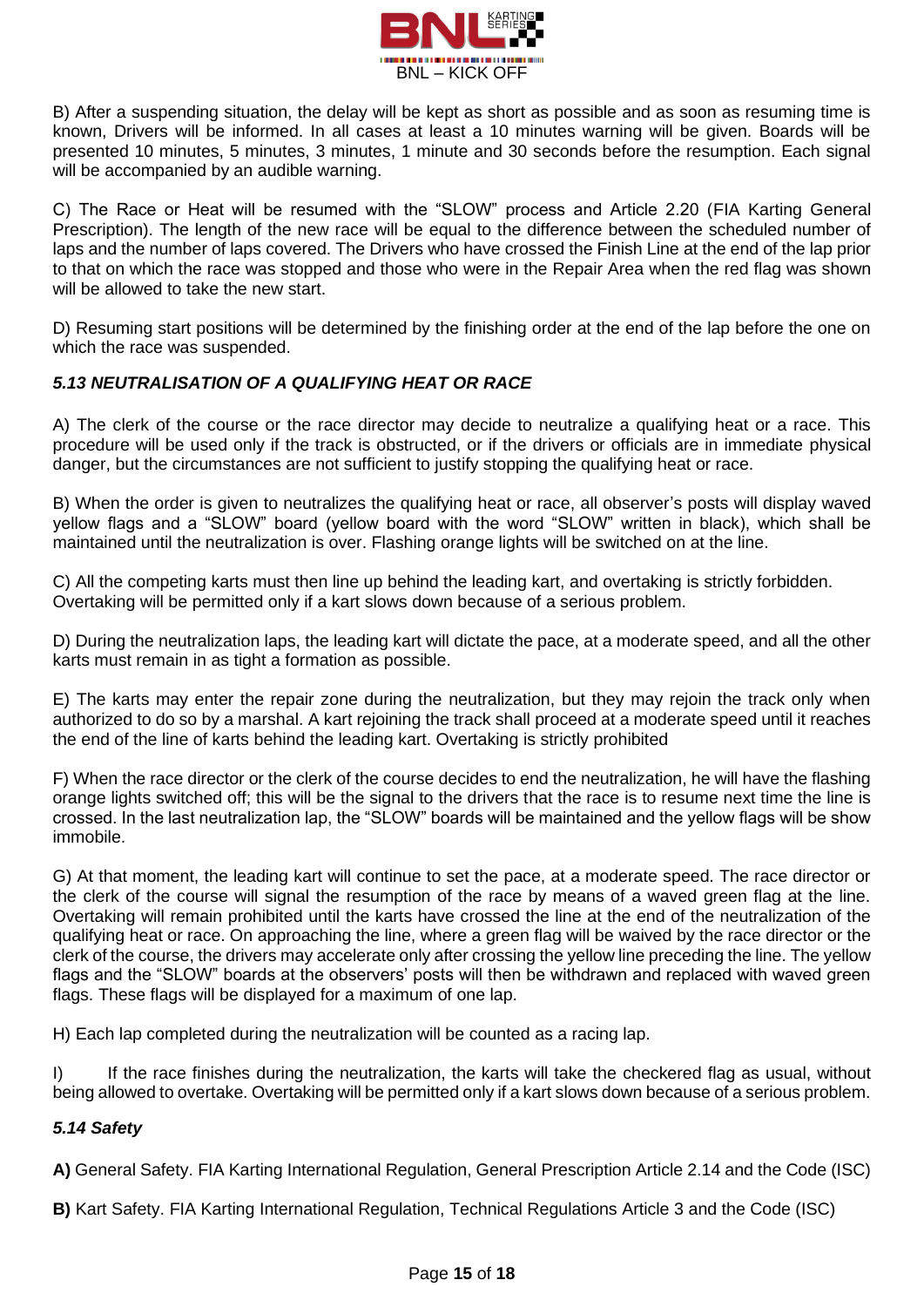

**C)** Equipment Safety. FIA Karting International Regulation, Technical Regulations Article 3 and 3.2 and the Code (ISC)

**D)** Provisional information of the meeting adapted to each race circuit / track license agreement / conditions. Additional information will be available in the Event Supplementary Regulations.

**E)** It is forbidden to use motorbikes, scooters or any other motorized vehicles in the Paddock, except where the Clerk of the Course have given special permission.

**F)** COVID 19 restrictions must be followed strictly and will be online available prior to the event.

#### *5.15 Paddock*

**A)** Entrant, Drivers, Mechanic and Guest passes will be issued at the sporting check. All passes must be presented at any time and no one will be readmitted without a pass.

**B)** Only vehicles with authorized passes are allowed in the Paddock.

**C)** Each Paddock space (8x6meter) shall be equipped with at least one 5 Kg fire extinguisher.

**D)** It is strictly forbidden to smoke or to use any device risking provoking fire in the Paddock area, it is forbidden to Cook in the Paddock, except with a special authorization from the Organizer

**E)** No Catering awnings are allowed in the Paddock, a separate area next to camping will be allocated, if space allows.

**F)** Ground sheets are compulsory to be used during the whole race week.

**G)** Refueling is only allowed in your allocated paddock space, and only with the use of ground sheet.

**H)** Any fuel and/or spilling will be fined with a € 500,- penalty, to be paid to the track owner before leaving the track.

# *5.16 Servicing Parc / Pregrid*

**A)** Only one (1) driver per kart and one (1) mechanic is allowed in "Servicing Park" "Pregrid" and only with proven pass and/or proven identification

**B)** Open and closing times for "Servicing Parc" and "Pregrid" will be announced in the time schedule.

**C)** Drivers who miss the "Pregrid Gate Closing Time" are allowed to start, but only from the "repair are zone" when the start is given. He is not allowed to follow the formation before.

**D)** Mechanical help with or without tools in the pregrid area, drivers are allowed to start from the "repair area zone" when the start is given. He is not allowed to follow the formation before.

#### *5.17 Jurisdictions*

Limburg Karting reserves the right to issue additional statement following the agreement of the RACB presenting the Series and the FIA Karting, concerning the Rules and Regulations (previously approved by the RACB proposing the event and the FIA Karting) from time to time, and all such statements will be issued to all registered competitors by way of Competitor's Bulletins at the race event, or published on the official website.

The jurisdiction of a court is excluded for decisions of the FIA, the RACB, their jurisdictions, the stewards, and the event organiser.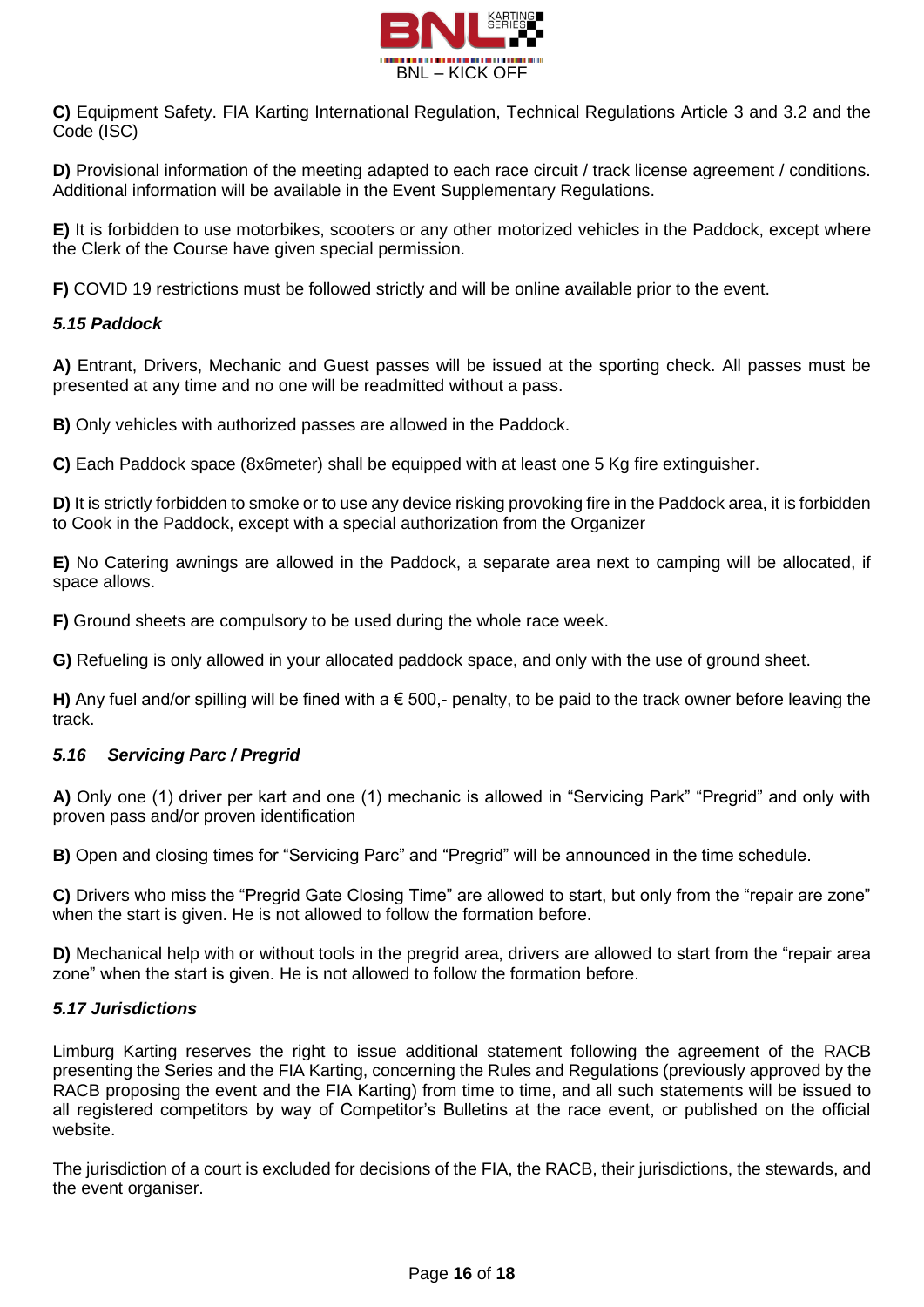

No claim for compensation of whatever kind may be derived from actions and decisions of the RACB or its jurisdiction as well as of RACB representatives or the event organiser, except in the case of a damage caused on purpose or by gross negligence.

#### *5.18 Protests and appeals*

The FIA International Sporting Code and RACB National Sporting Code are applicable for protests and appeals. Protest time is 10 minutes after each session.

# **6 SERIES RULES AND PENALTIES**

#### **6.1 Front Fairing**

The front fairing must be in the correct position at all times during a competition according to the FIA Karting technical regulations.

If the judge of fact reports that the front fairing on one or more karts was no longer in the correct position when the "black and white checkered flag" was waved and the kart(s) concerned crossed the finish line, in all situations a penalty will be imposed automatically on the driver(s) concerned. This penalty is not subject to appeal (in application of Art. 12.2 ISC).

#### **Front Fairing Qualifying session : 3 places grid penalty Front Fairing Heats / Finals : 5 seconds time penalty**

When the Scrutineers/Judges of Fact send the reports regarding the incorrect position of the front fairing, the Stewards will automatically apply the decisions, the stewards can also do a collected decision for the involved drivers in a session. The Entrants concerned shall not be invited to sign the decision documents.

Should a Driver or a third party be found/proved to have intentionally replaced a front fairing which is not installed correctly during the last lap or after the "black and white checkered flag" was waved this will lead to a disqualification from the involved session or in worse cases from the event.

#### **6.2 Leaving corridor**

If a driver leaving the corridor (lines) before the start was given the following penalties will count.

| <b>Case A: 1 to 2 tires out of corridor</b>      | time penalty 3 seconds |
|--------------------------------------------------|------------------------|
| <b>Case B:</b> more than 2 tires out of corridor | time penalty 5 seconds |

This penalty is not susceptible to appeal (in application of Art. 12.2 ISC).

#### **6.3 Time penalty 5 seconds**

In addition to the FIA Karting General Prescriptions the Clerk of the Course have the power to decide a 5 seconds penalty. The penalty will be shown with the black and white flag in connection with the start number and a board 5 seconds at the start/finish line.

During the 2 last laps no flags will be shown, the clerk of the Course informs during the briefing on the procedure for the imposition and notification of these penalties.

If there are more offences of the same driver in the same session, the clerk of the course will report that to the stewards for possible further punishment.

This penalty is not subject to appeal (in application of Art. 12.2 ISC).

In case a driver has 2 penalties, "front fairing" and "5 seconds clerk of course decision" in the same session, both penalties should be added to the results.

5 seconds penalties can be given for the following:

- Unfair driving behavior,
- Dangerous driving behavior,
- Ignoring the yellow flag,
- Not following the instructions of the stewards of the meeting or the clerk of the course,